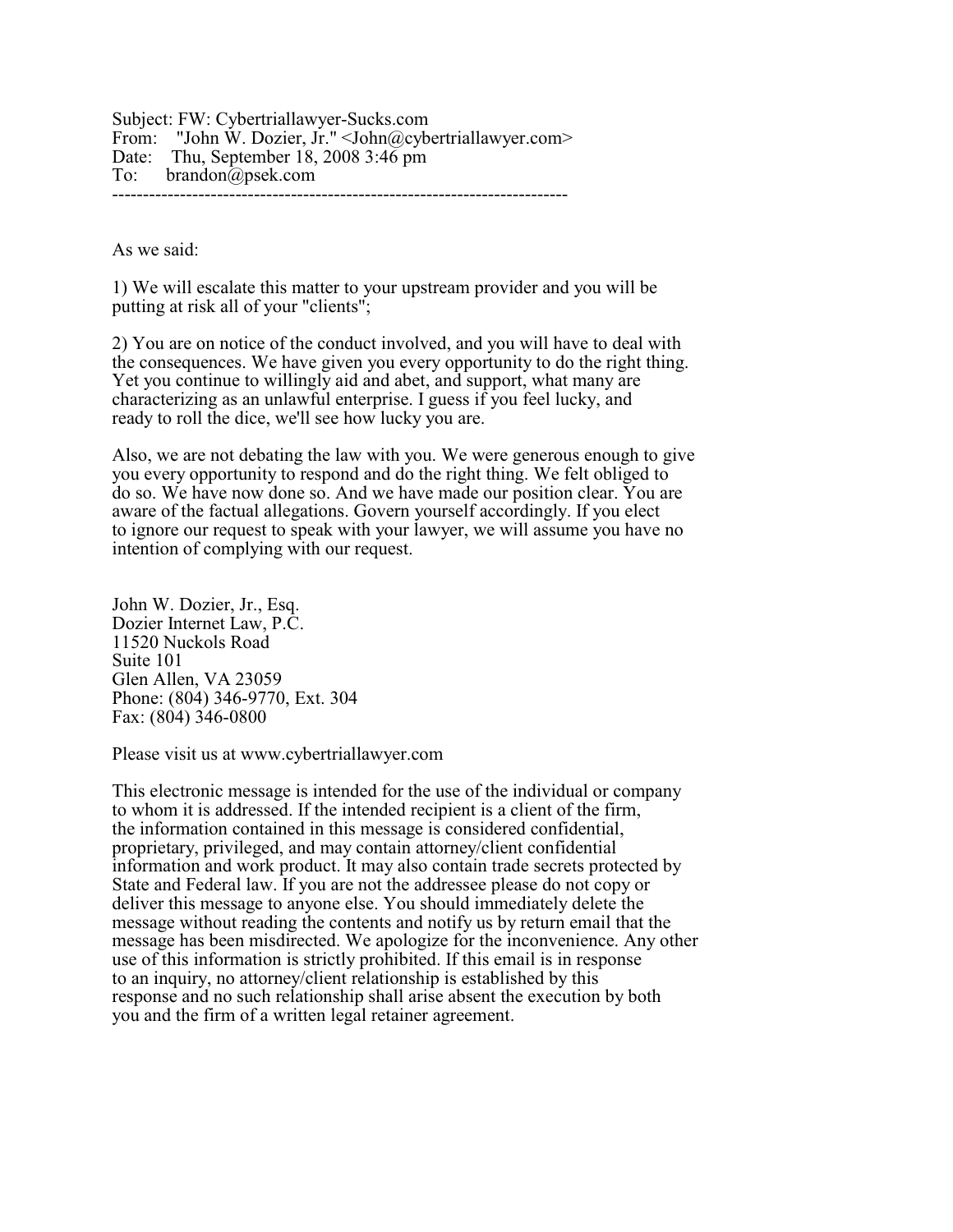-----Original Message----- From: Victoria Lawson Sent: Thursday, September 18, 2008 1:53 PM To: John W. Dozier, Jr. Subject: FW: Cybertriallawyer-Sucks.com

John:

Please see the following email from Brandon Mizrahie of pSek replying to the letter sent to him regarding cybertriallawyer-sucks.com.

Victoria Lawson Director of Marketing Dozier Internet Law, P.C. 11520 Nuckols Road Suite 101 Glen Allen, VA 23059 Phone: (804) 346.9770, Ext. 327 Fax: (804) 346.0800

Please visit us at www.cybertriallawyer.com

This electronic message is intended for the use of the individual or company to whom it is addressed. If the intended recipient is a client of the firm, the information contained in this message is considered confidential, proprietary, privileged, and may contain attorney/client confidential information and work product. It may also contain trade secrets protected by State and Federal law. If you are not the addressee please do not copy or deliver this message to anyone else. You should immediately delete the message without reading the contents and notify us by return email that the message has been misdirected. We apologize for the inconvenience. Any other use of this information is strictly prohibited. If this email is in response to an inquiry, no attorney/client relationship is established by this response and no such relationship shall arise absent the execution by both you and the firm of a written legal retainer agreement.

-----Original Message----- From: brandon@psek.com [mailto:brandon@psek.com] Sent: Thursday, September 18, 2008 1:38 PM To: Victoria Lawson Subject: Re: Cybertriallawyer-Sucks.com

Dear Mr. Dozier,

 We have received your letter advising of a lawsuit that you have filed making trademark claims against Ronald Riley, and noting that unspecified "third parties" have advanced other claims against Riley, although you profess uncertainty about the validity of those other claims.

 Because your own claims are already in court, it makes the most sense to let the judge decide those claims. If Mr. Riley is enjoined from maintaining a web site, or is ordered to change the web site, he will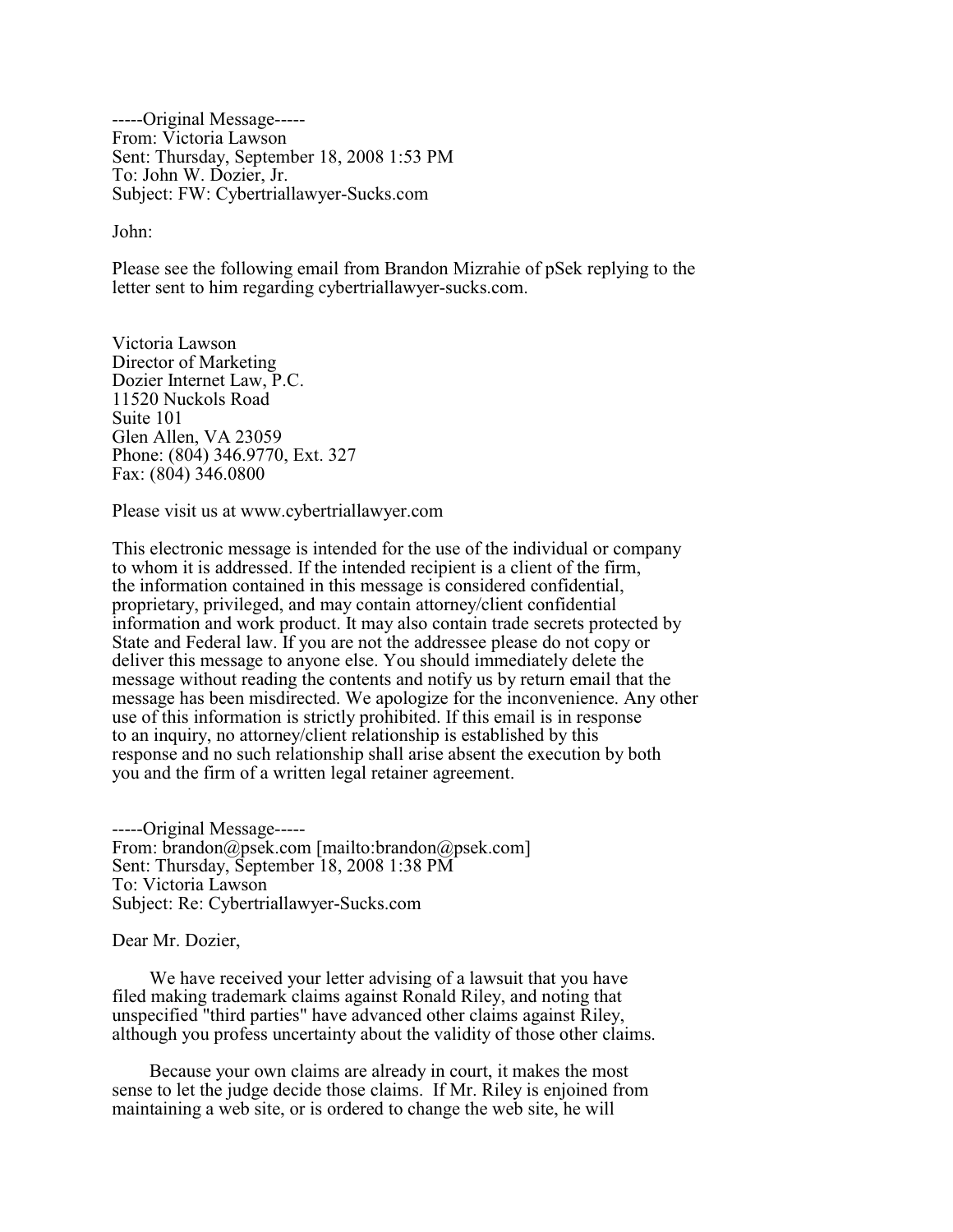presumably comply with the order, or else he will appeal. Assuming you have valid claims, there is no need to involve pSek.

 Because, at the end of your letter, you refer to your letter as putting us "on notice," and state,"have your lawyers contact me immediately," I am wondering whether you are threatening to file suit against pSek on the ground that it is liable for Mr. Riley's alleged trademark infringement (which, I confess, I am having trouble nderstanding). I am advised that the federal courts in this area hold that claims of intellectual property violations under state law cannot be brought against an Internet Service Provider based on what their customers put on web sites. Perfect 10, Inc. v. CC Bill, LLC, 488 F.3d 1102 (9th Cir. 2007). Before we go to the expense of bringing our own lawyers into this case, we'd

like to know whether you are making federal trademark claims or only state trademark claims.

Thanks, Brandon Mizrahie http://pSek.com

 $>$  Please find below a copy of an email sent to abuse  $\omega$  psek.com

> <mailto:abuse@psek.com> on September 10th, 2008 with a letter from

> John W. Dozier, Jr., Esq. attached. In addition to this email, we have

> also attempted to contact you by phone multiple times at 800-737-1280 > and have left 2 voicemails. Mr. Dozier has yet to receive any response. Mr.

> Dozier wants to convey the message that this is your last chance to

> address this issue before we contact your upstream provider, as well

> as some of your relationships, such as edublogs.com.

 $>$ 

 $>$  Please contact Mr. Dozier at jwd@cybertriallawyer.com

> <mailto:jwd@cybertriallawyer.com> or at (804) 346-9770, Ext. 304 to

> further discuss this matter. Should you encounter any difficulty in

> opening the attachment, please feel free to contact me directly,

> either by email or by telephone at (804) 346-9770.

>

> Thank you,

>

- > Victoria Lawson
- > Director of Marketing
- > Dozier Internet Law, P.C.
- > 11520 Nuckols Road
- $>$  Suite 101
- > Glen Allen, VA 23059
- > Phone: (804) 346.9770, Ext. 327
- > Fax: (804) 346.0800
- $>$
- > Please visit us at www.cybertriallawyer.com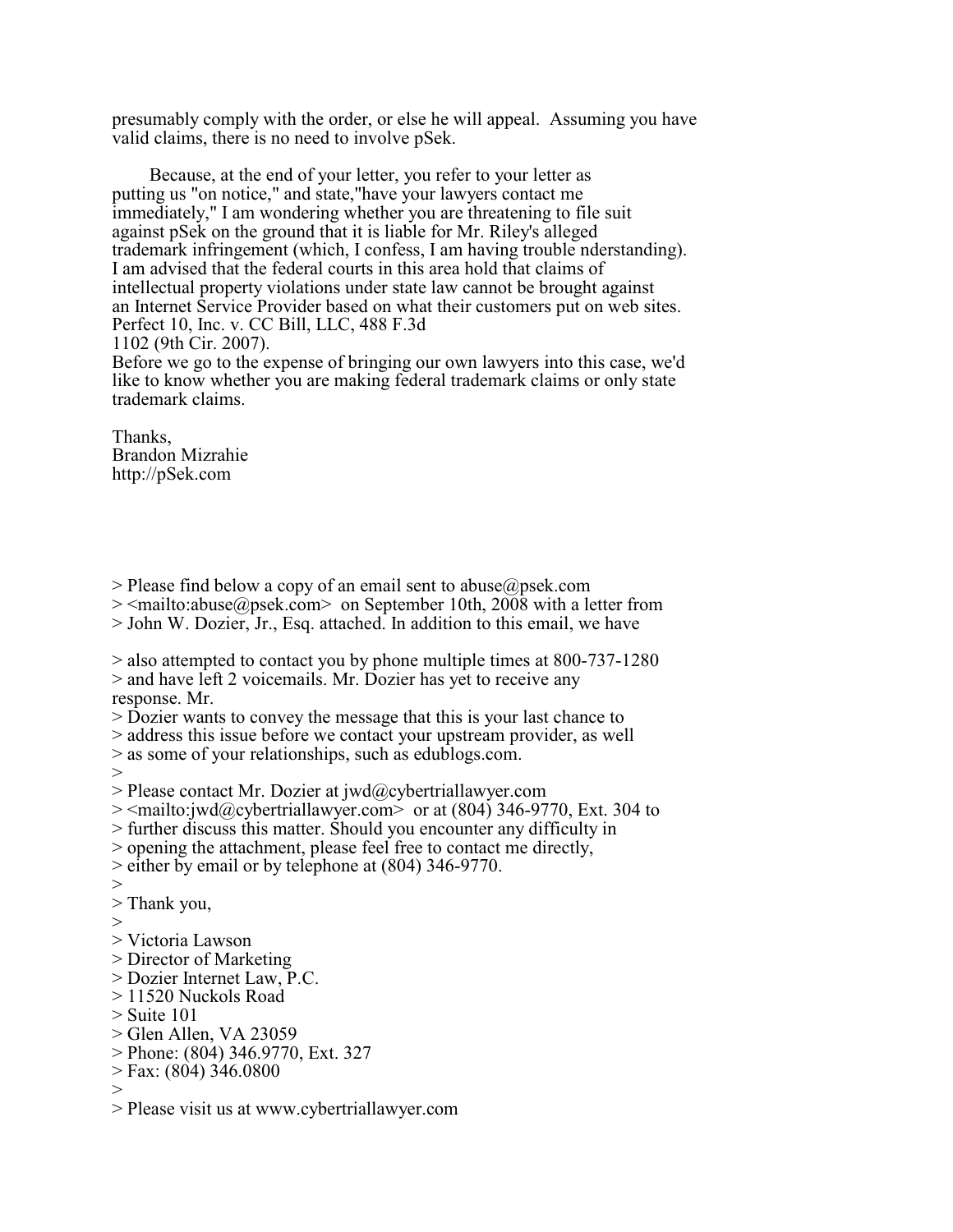$>$ 

> This electronic message is intended for the use of the individual or

> company to whom it is addressed. If the intended recipient is a client

> of the firm, the information contained in this message is considered > confidential, proprietary, privileged, and may contain attorney/client

> confidential information and work product. It may also contain trade

> secrets protected by State and Federal law. If you are not the

> addressee please do not copy or deliver this message to anyone else.

> You should immediately delete the message without reading the contents

> and notify us by return email that the message has been misdirected.

> We apologize for the inconvenience. Any other use of this information

> is strictly prohibited. If this email is in response to an inquiry, no

> attorney/client relationship is established by this response and no > such relationship shall arise absent the execution by both you and the

> firm of a written legal retainer agreement.

 $>$ >  $>$  $>$   $\overline{\phantom{a}}$  ,  $\overline{\phantom{a}}$  ,  $\overline{\phantom{a}}$  ,  $\overline{\phantom{a}}$  ,  $\overline{\phantom{a}}$  ,  $\overline{\phantom{a}}$  ,  $\overline{\phantom{a}}$  ,  $\overline{\phantom{a}}$  ,  $\overline{\phantom{a}}$  ,  $\overline{\phantom{a}}$  ,  $\overline{\phantom{a}}$  ,  $\overline{\phantom{a}}$  ,  $\overline{\phantom{a}}$  ,  $\overline{\phantom{a}}$  ,  $\overline{\phantom{a}}$  ,  $\overline{\phantom$ > > From: Victoria Lawson > Sent: Wednesday, September 10, 2008 3:32 PM > To: 'abuse@psek.com' > Subject: Cybertriallawyer-Sucks.com  $>$ > > To Whom it May Concern: > > Attached please find correspondence from Mr. John W. Dozier, Jr., Esq. > If you have any comments or questions relating to the attached, please > contact Mr. Dozier at jwd@cybertriallawyer.com > <mailto:jwd@cybertriallawyer.com> or at (804) 346-9770, Ext. 304. > Should you encounter any difficulty in opening the attachment, please > feel free to contact me directly, either by email or by telephone at  $> (804)$  346-9770.  $>$ > Thank you, > > Victoria Lawson > Director of Marketing > Dozier Internet Law, P.C. > 11520 Nuckols Road  $>$  Suite 101 > Glen Allen, VA 23059 > Phone: (804) 346.9770, Ext. 327 > Fax: (804) 346.0800  $>$ 

> Please visit us at www.cybertriallawyer.com